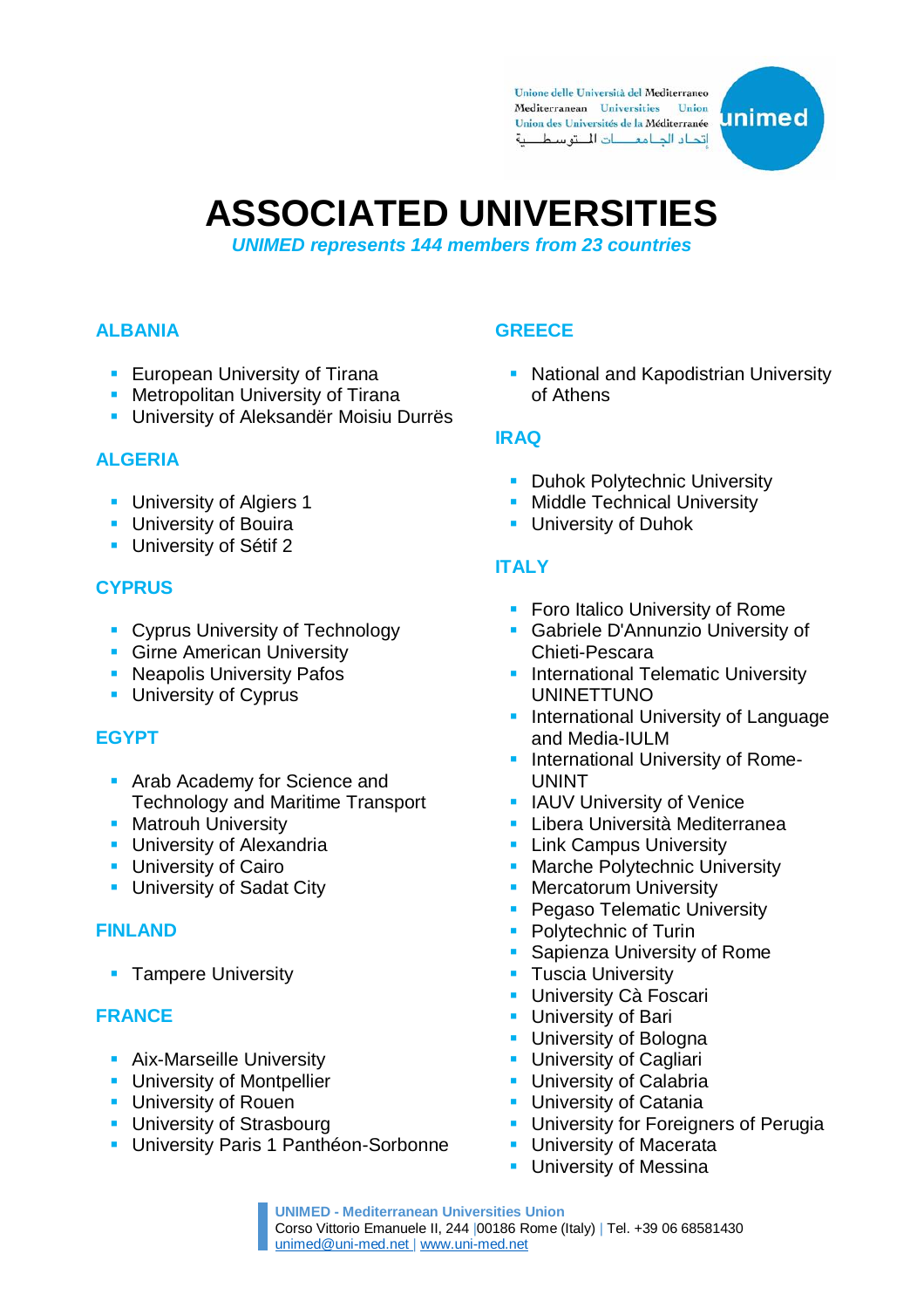Unione delle Università del Mediterraneo Mediterranean Universities Union Union des Universités de la Méditerranée اتحاد الجامعات المتوسطية



- **University of Modena and Reggio Emilia**
- **University of Padova**
- **University of Palermo**
- **University of Pavia**
- **University of Perugia**
- **University of Pisa**
- **University of Salento**
- **University of Sassari**
- **University of Siena**
- **University of Teramo**
- **University of Urbino**

#### **JORDAN**

- **Al-Ahliyya Amman University**
- **Al al-Bayt University**
- **Amman Arab University**
- **Applied Science Private University**
- **Aqaba University of Technology**
- **I**sra University
- **Middle East University**
- **Princess Sumaya University for Technology**
- **University of Jordan**
- **University of Petra**
- **University of Yarmouk**
- **EXALGO 2 Series** Zarqa University

#### **KOSOVO**

**University of Gjakova "Fehmi Agani"** 

#### **LEBANON**

- **Antonine University**
- **Holy Spirit University of Kaslik**
- **International University of Beirut**
- **-** Lebanese International University
- **-** Lebanese University

#### **LIBYA**

- **Azzaytuna University**
- **Bani Waleed University**
- **Gulf of Sidra University**
- **-** Libyan Academy Misurata
- Libyan International Medical **University**
- Nalut University
- **Demar Al-Mukhtar University**
- Sabratha University
- **Sebha University**
- **University of Aljufra**
- **University of Benghazi**
- **University of Derna**
- **University of Elmergib**
- **University of Gharyan**
- **University of Sirte**
- **University of Tobruk**
- **University of Tripoli**
- **University of Zawia**

# **MOROCCO**

- **Hassan II Institute of Agronomy and** Veterinary Medicine
- **Mohammed V University**
- **University Ibn Tofail of Kenitra**
- **University of Sidi Mohamed Ben** Abdellah of Fès

#### **OMAN**

**Middle East College** 

#### **PALESTINE**

- **Al-Quds Open University**
- **-** An-Najah National University
- **Arab American University**
- **In Islamic University of Gaza**
- **Palestine Polytechnic University**
- Palestine Technical University
- **University of Bethlehem**
- **University of Birzeit**
- **University College of Applied Sciences**